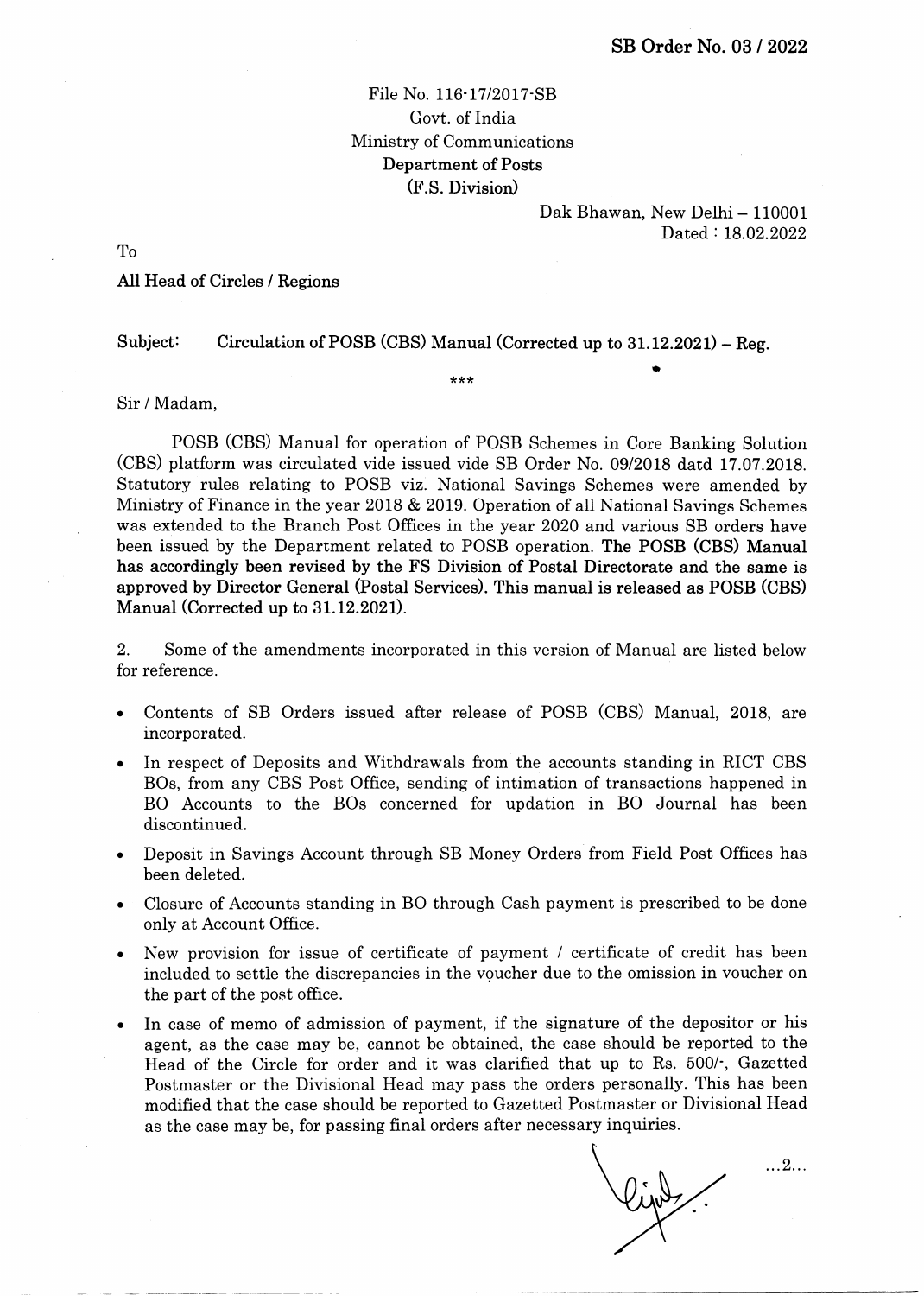- In case of Change of Name of Depositor, submission of Gazette Notification has been added and new procedure for change of name of the minor depositor has been appended.
- . Furnishing of report by Head of Circle to Directorate regarding verification of balances of accounts standing at branch offrces the passbook of which are not received for interest posting has been deleted.
- . Submission of quarterly report to FS Division of Directorate by the HoC on verification of withdrawals of Rs. 10,000/' and above in Savings accounts at branch offices has been deleted.
- . Procedure of verification of balances of TD Accounts and other types of accounts has been modified. Sending of list of SB-46 notices issued by the Inspecting Authorities for verification by Account Office has been discontinued and proposed to be verified by the Inspecting Authorities themselves.
- . Procedure for transfer of SCSS Account from PO to Bank and vice versa has been added.
- . In all cases of the transfer of account from PO to Bank, the depositor should be requested to submit the account transfer application at the Bank only, as some of the bank branches may not operate National Savings Schemes.
- Procedure for Issue of Passbook / Closure of Account for the accounts (RD & TD) opened in e'Banking and M'Banking has been included.
- . Contents of SAS/IVIPKBY Agency System are modified. Rules relating to Change of MPKBY Agent are appended.
- . Procedure for ascertaining the solvency of sureties in case of deceased claim settlement procedure has been added.
- . Provision for issue of reconciliation certificate in case of difference in the name of nominee has been included.
- . In respect of payment of claim in settlement of deceased claims chapter, interest eligibility and payment options available to the claimants have been added.
- List of Countries under HAGUE APOSTILE CONVENTION has been updated.
- . Many clarifications which were already issued as well as fresh clarifications are included as'Note' under various rules.
- In Appendix  $-$  I (KYC / AML / CFT Norms), the documents to show as source of receipt of funds tendered for investment are included.
- . Facility of dispatch of cheque book to the depositor by post at the cost of Depositor on request has been added.
- . Following new chapters are added as Appendices
	- o TDS Submission
	- o RoIe of SBCO for CBS Post Offices
	- o Handling of Cases for Relaxation in Rules
	- o Interest Rates with effect from 01.04.1981
	- o Specimen of important forms and registers

3. Further, a table of concordance Iinking the procedural rules in the POSB (CBS) Manual Version 2018 with the rules in the new version is appended, for easy reference.

...3...